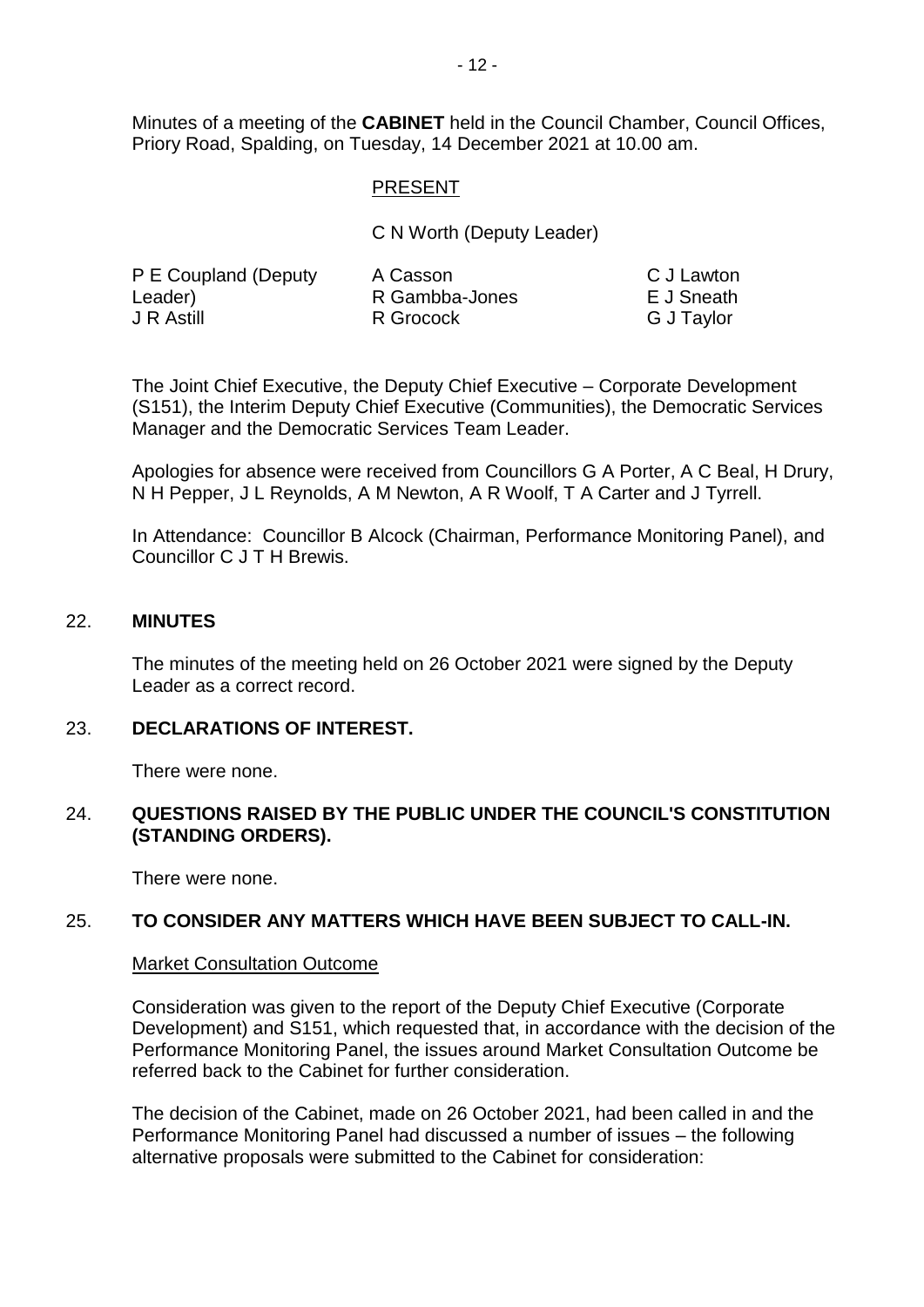- That a parity of charges apply across all markets in the district; and
- That additional costs for the road closure in Long Sutton be met by the Council's general expenditure.

Members debated the issues that had been raised, and the main points arising were:

The Portfolio Holder for Environmental Services made the following points:

- $\bullet$  He felt that the reasons for call-in were very narrow  $-$  with regard to parity, Spalding market had been the biggest beneficiary of the changes, getting a significant reduction in charges whilst Long Sutton and other markets had increased charges;
- The percentage increase figure stated within the call-in amounted to only £1.50 per trader – this did not even equate to the full £1.50 charge for a road closure;
- An explanation was provided of the process for the original review of market charges, and it was stated that the opposition group had been successful in campaigning for parity of charges at the time. However, there had been a resultant requirement that the road closure was part of the charge made in Long Sutton (but not a full charge, which resulted in the contribution of £1.50). The £7 charge for all market stalls, in addition to the £1.50 partial cost for the road closure in Long Sutton had therefore been proposed and accepted by the Cabinet;
- The Portfolio Holder did not feel that the charges to market stall holders were unreasonable;
- It was important to encourage and promote markets, and a source of revenue was required to achieve this. The amount of £7 was not sustainable in the long term. SHDC had been generous during the Covid period by not charging stall holders (not all authorities had done this), but it was now important to consider future investment in the markets, and the costs of running them.

Councillor Brewis (who had called the decision in, along with Councillor Tyrrell) responded:

- He did not believe that the reasons for the call in were narrow, and that it had been done this way for a reason. Residents and stall holders were critical of the extra charge for Long Sutton market, and he felt that the decision was damaging to the Authority. The closing off of the road had been at the instigation of the Council;
- Any decision that discouraged opportunity to have extra stalls should be resisted;
- The vote at Performance Monitoring Panel had been unanimous in favour of encouraging the Cabinet to be fair and charge the same across the district;
- He felt that the charge of £7 was fair, however the issue was parity.

The following additional points were raised by Cabinet members:

Members questioned whether a more cost-effective traffic management company was available, and how long the current contract lasted.

Concern was raised with regard to the on-line payment system and it was questioned why a trader would wish to book so long in advance when attendance was often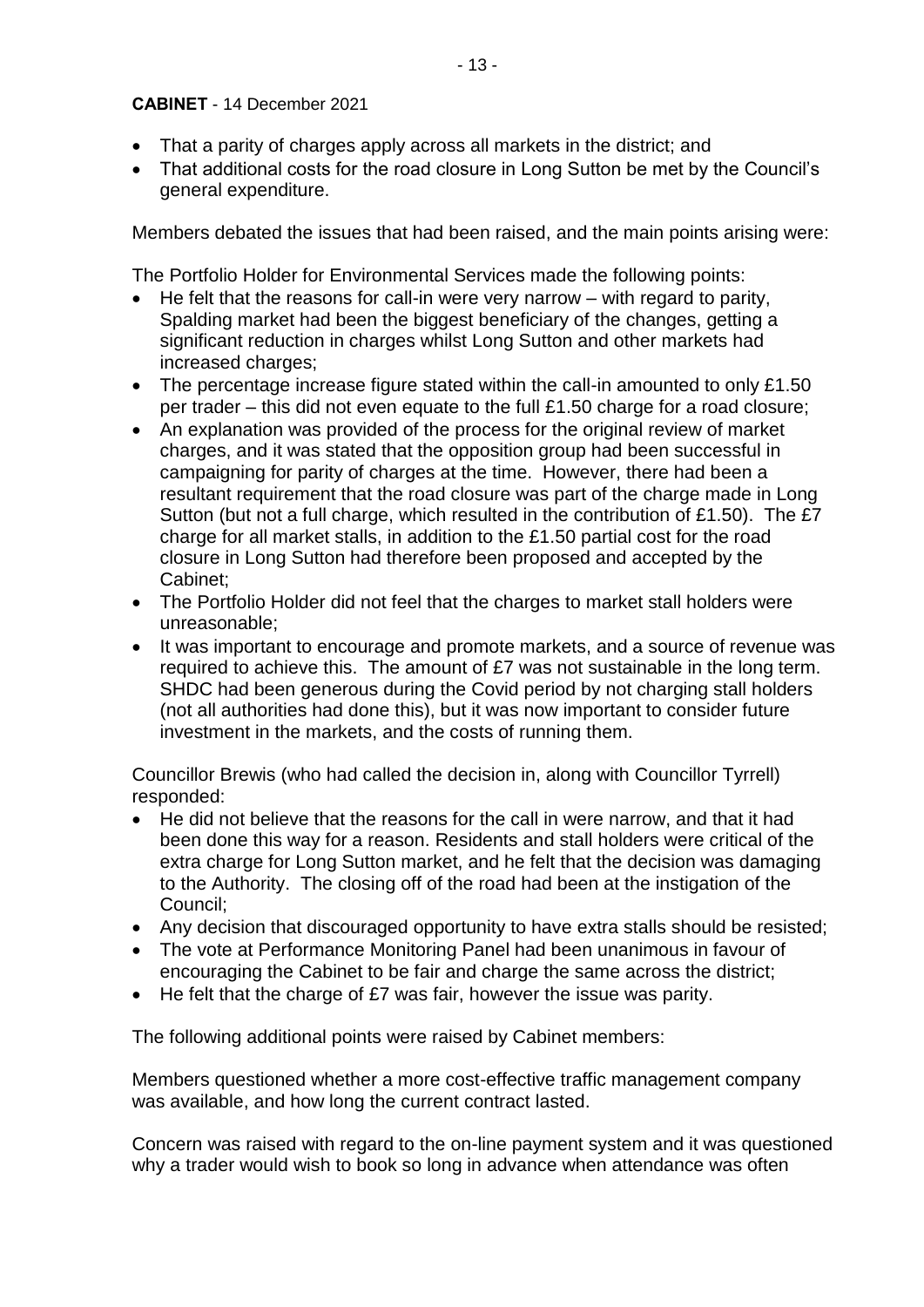weather-dependent. It was also important that any IT based system worked well. The Portfolio Holder advised that the Book and Pay system was well understood and used across many councils. He accepted that there had been some teething problems but stated that it was a process accepted by most market traders. The purpose of booking ahead was to benefit the customer by giving some certainty, and also to ensure that the market was run effectively – it provided information on who would be turning up, and by not allowing traders to pay on the day, would avoid markets being empty.

Cabinet considered all of the issues and concerns raised as part of the call-in process, together with the views presented to it by members attending the Cabinet meeting. However, the Cabinet considered that its original decision had been based on proper analysis and therefore remained appropriate.

# **DECISION:**

That, following reconsideration of its decision on 26 October 2021 in respect of the Market Consultation Outcome, and having regards to the concerns of the Performance Monitoring Panel, as detailed in the report:

- 1) The decision of the Cabinet, made on 26 October 2021 be affirmed the Cabinet considered that its original decision had been based on proper analysis and therefore remained appropriate; and
- 2) That these decisions became implemental with immediate effect.

#### *(Other options considered:*

• *The Cabinet must reconsider the matter and must take into account the concerns of the Panel before adopting a final decision, which may or may not amend the original decision. The final decision shall not be subject to call-in and may be implemented immediately, but in making the final decision the Cabinet must explain the decision in relation to the concerns raised by the Panel and such explanation must be included on the notice of the decision.* 

*Reasons for decision:* 

- *To comply with the legal and constitutional requirements of call-in*
- *To address issues raised by Councillors).*

(Councillor Brewis left the meeting following consideration of the above item).

# 26. **TO CONSIDER MATTERS ARISING FROM THE POLICY DEVELOPMENT AND PERFORMANCE MONITORING PANELS**

There were none.

# 27. **GARDEN WASTE SCHEME UPDATE**

Consideration was given to the report of the Portfolio Holder for Environmental and Operational Services, and the Assistant Director – Neighbourhoods, which provided an update on the garden waste scheme and considered future options.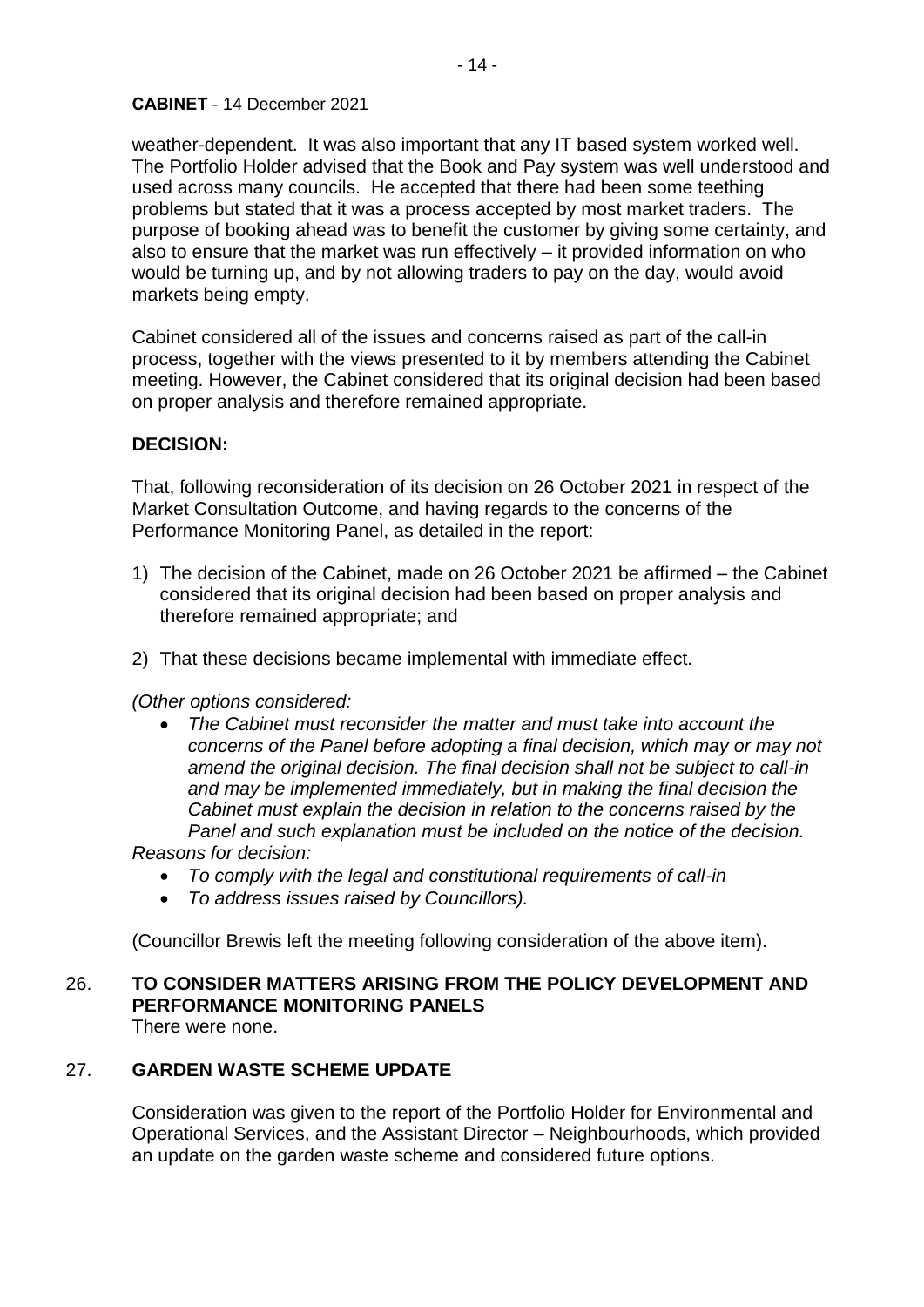# **DECISION:**

That, subject to Council approval of recommendations 7 to 9:

- 1) The contents of the report and the update on the garden waste scheme so far be noted;
- 2) That approval be given for the Garden Waste Collection Scheme to be further extended to incorporate more areas of South Holland by way of three collection vehicles;
- 3) That approval be given to procure route optimisation software to ensure the most efficient and effective routes and for it to be added to Capital and Revenue budgets;
- 4) That delegated authority be given to the Head of Environmental and Operational Services. in consultation with the Portfolio Holder for Environmental Services, to amend the terms and conditions for subscribers as necessary, including start times;
- 5) That in accordance with the legal requirement of the Environment Act 2021, the purple sack garden waste collection service be removed to ensure that SHDC are compliant with the requirement for separate collection of garden waste, which must be recycled or composted;
- 6) That approval be given to purchase an additional 5,040 bins for the expansion being a £29,000 capital investment in 2021/22, funded from the Investment and Growth reserve. The remaining costs to be built into the capital budget for 2022/23 and paid back over 15 years through contributions to reserves;

# **RECOMMENDED TO COUNCIL:**

- 7) That the current establishment be increased by 3 full time posts, a full-time supervisor, full-time garden waste HGV driver and full-time garden waste loader and that the costs for these posts be funded from the income generated by the scheme;
- 8) That, should the review of terms and conditions of the garden waste scheme prove it necessary, a consultation with staff commence to consider changing start times for garden waste crews to 6am; and
- 9) That delegated authority be given to the Head of Environmental and Operational Services, in consultation with the Portfolio Holder for Environmental Services, to implement the outcome of that consultation.
- *(Other options considered:* 
	- *Do nothing – This would mean that the scheme remained at capacity and no further residents would be able to join, resulting in continued growth of the*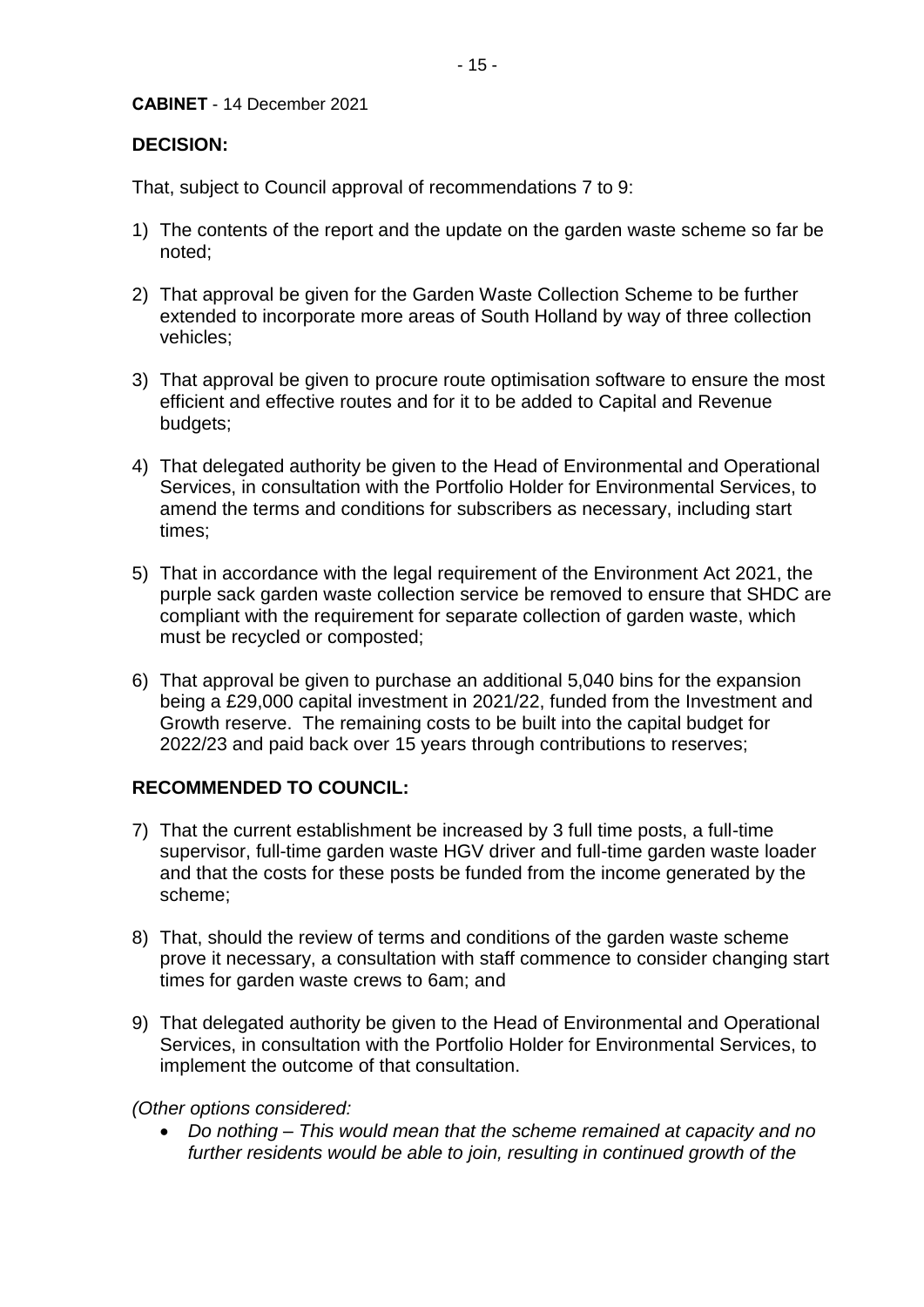*register of interest and potentially increased frustration from those seeking to access the service.*

*Reasons for decision:* 

- *The service could be provided to more residents of SHDC. The service was well liked and often challenged as to why it was not available to more residents - this would enable that additional capacity;*
- *This growth would provide an improved customer satisfaction and reduce the list of people on the Register of Interest, waiting for a subscription;*
- *The service was discretionary, and its growth would ensure it remained cost effective and commercially viable and would continue to be developed with this in mind;*
- *Increased household recycling rate and reduction of garden waste sent for residual disposal. Therefore, improved opportunity to dispose of waste in a more environmentally beneficial way, as set out in the waste hierarchy;*
- *Compliance with the Environment Act 2021 regarding disposal of garden waste;*
- *Improved consistency for the garden waste collection service that could be offered to residents;*
- *Additional job opportunities for the local economy; and*
- *More efficient and cost-effective routing to ensure no service disruption and economical collections as the seasons change).*

# 28. **DRAFT CLIMATE CHANGE STRATEGY**

Consideration was given to the report of the Climate Change and Environment Manager which was presented to gain member input into the Draft Strategy, together with approval to undertake wider public/stakeholder consultation.

Members commented that presentation of the Strategy was very timely, in view of the recent COP26 Conference. SHDC currently had no policy regarding Climate Change – this would be the first joint policy between SHDC and its partners at East Lindsey District Council and Boston Council, with all three authorities sharing similar issues around flooding.

# **DECISION:**

- 1) That the report be noted, and that officers take account of the Cabinet's feedback; and
- 2) That the draft strategy be agreed and issued for public consultation in South Holland.

# *(Other options considered:*

• *Do nothing.*

*Reasons for decision:* 

• *By taking the lead on developing a Climate Change Strategy for South and East Lincolnshire, the Councils of South Holland, Boston and East Lindsey are sending a clear message both locally, and nationally, that they are committed*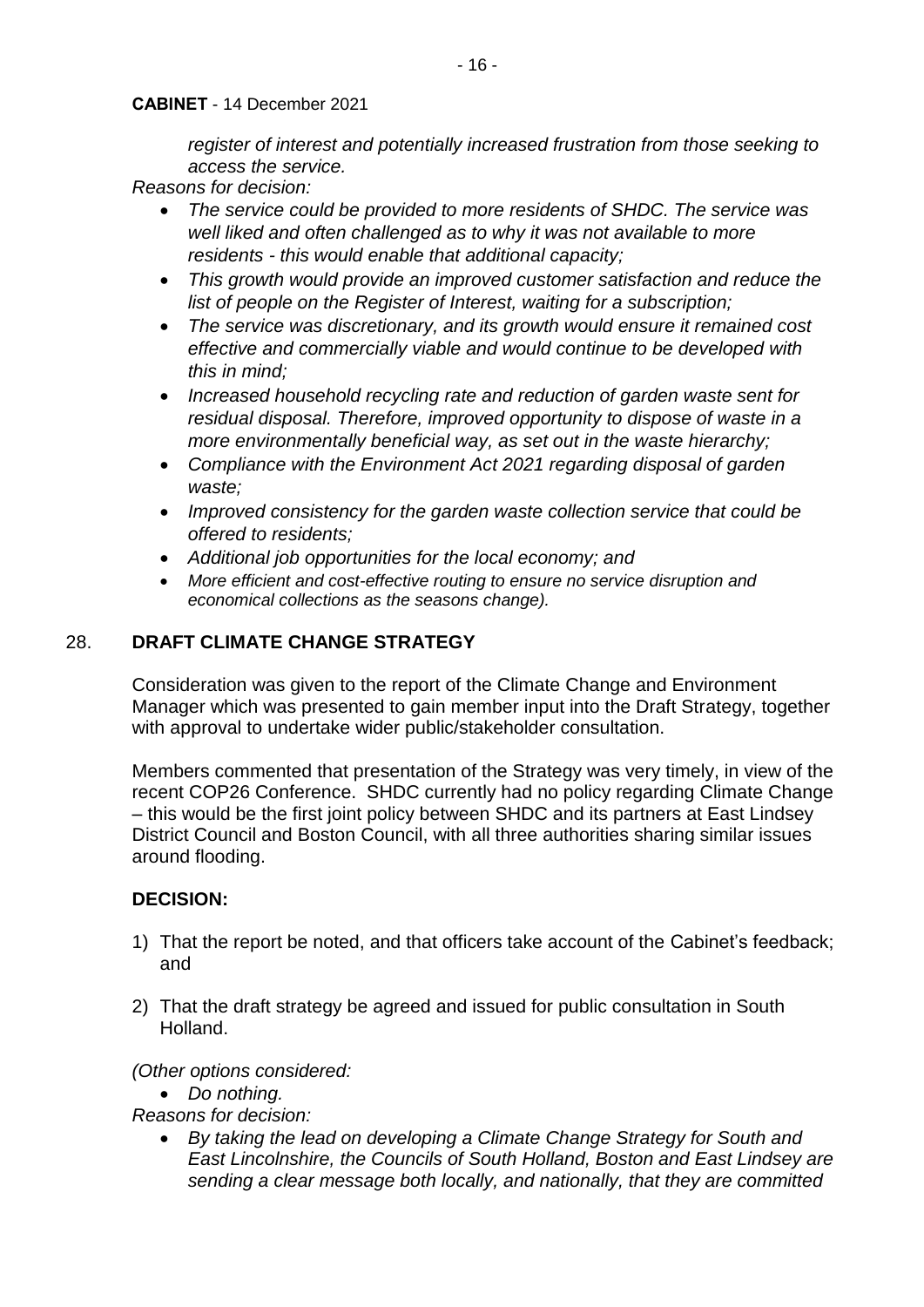*to playing their part in tackling the challenges Climate Change presents, and also embracing the opportunities that exist;*

- *Success cannot be achieved in isolation and in fostering new relationships and strengthening existing ones, the three councils will promote a coordinated and collaborative approach to addressing a global issue; and*
- *Successful delivery of the Strategy will ultimately lead to more vibrant, cohesive and healthier communities which understand the importance of a balanced, sustainable future in delivering multiple benefits for everyone).*

# 29. **LINCOLNSHIRE WOMEN'S CONCORDAT**

Consideration was given to the report of the Portfolio Holder for People, Places and Economy, which requested support of the recommendation made in response to an invitation from Lincolnshire's Police and Crime Commissioner to join the Lincolnshire Women's Concordat.

# **DECISION:**

That the Lincolnshire Women's Concordat be signed up to, and that the requirements set out within it be committed to.

*(Other options considered:* 

- *To acknowledge the hard work undertaken by the Reducing Offending Core Priority Group (ROCPG), but decline to sign up to the Women's Concordat. Reasons for decision:* 
	- *This is a key piece of work to support both national and local strategies to improve outcomes for women and girls at risk of entering, or those who have already entered, the criminal justice system. As a member of the Safer Lincolnshire Partnership, SHDC's participation in the Lincolnshire Concordat would maximise the outcomes that could be achieved in Lincolnshire).*

# 30. **CORPORATE ENFORCEMENT POLICY**

Consideration was given to the report of the Assistant Director – Regulatory, which sought approval of a revised corporate Enforcement Policy.

# **DECISION:**

- 1) That the revised Corporate Enforcement Policy be approved;
- 2) That the Head of Public Protection and the Assistant Director Regulatory be given delegated authority to make such amendments to this policy as may from time to time be required in order to (i) reference any links or amended links to other documents as may be required; and (ii) reflect any issues over which the Council has no discretion including, but not limited to, references to any legislative changes and amended guidance. Any material amendments to the policy will be subject to the usual approval process in line with the Constitution; and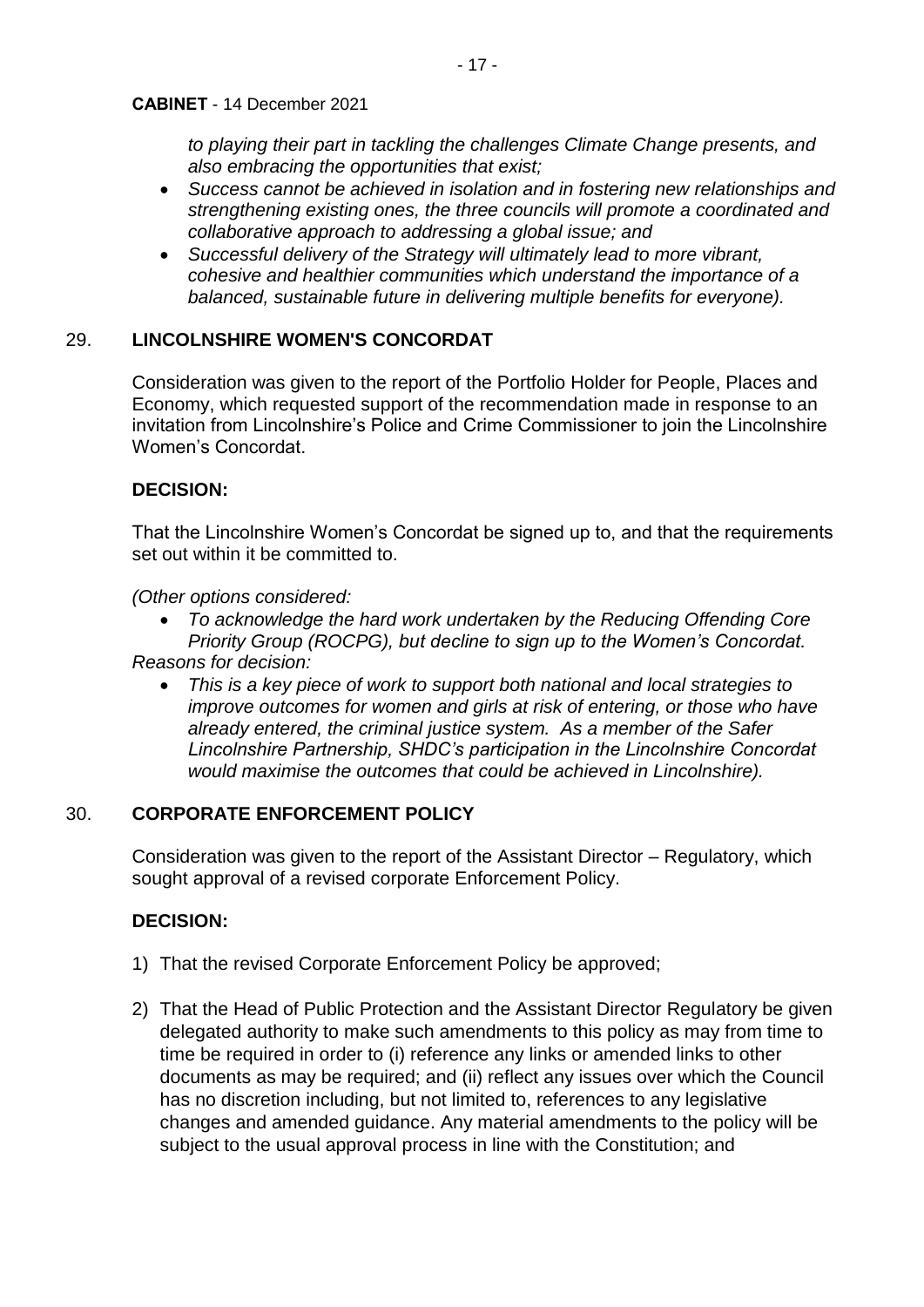*3)* That all Service Managers responsible for enforcement action under this policy be given delegated authority to take, in exceptional circumstances, such action in departure from any part of this policy as they consider appropriate subject to (i) the reasons for such departure being documented; and (ii) consultation with the relevant portfolio holder or Committee Chairman.

*(Other options considered:* 

- *Approve the revised Enforcement Policy without the recommended delegations;*
- *Do nothing and retain the previous 2018 version of the policy. Reasons for decision:* 
	- *To ensure legal compliance and best practice).*

# 31. **Q2 PERFORMANCE REPORT 21/22**

Consideration was given to the report of the Assistant Director – Corporate, and the Portfolio Holder Corporate and Communications which provided an update on how the Council was performing for the period 1 July 2021 to 30 September 2021.

The Portfolio Holder provided response to issues raised at Cabinet on 26 October 2021, when the Q1 Performance Report had been considered:

- How many calls answered by Customer Services were dealt with at first point of contact? - Cabinet was advised that this could not currently be measured however, upon implementation of a new system, it was hoped that this would be possible in the future.
- Issues around the separate recording of sickness and Covid-related sickness The Q2 report had been produced before the information requested could be added however, Covid-related sickness was currently at 5% which was below the current average.

# **DECISION:**

That the contents of the report be noted.

*(Other options considered:* 

• *Do nothing.*

*Reasons for decision:* 

• *To ensure that the Council's performance is properly scrutinised).*

# 32. **LOCAL COUNCIL TAX SUPPORT SCHEME 2022/23**

• Consideration was given to the report of the Portfolio Holder for Finance, Commercialisation and Partnerships, and the Deputy Chief Executive (Corporate Development) and S151 Officer, which sought a Cabinet decision on the final proposals for the 2022/23 scheme, to be presented to Council for approval on 19 January 2022.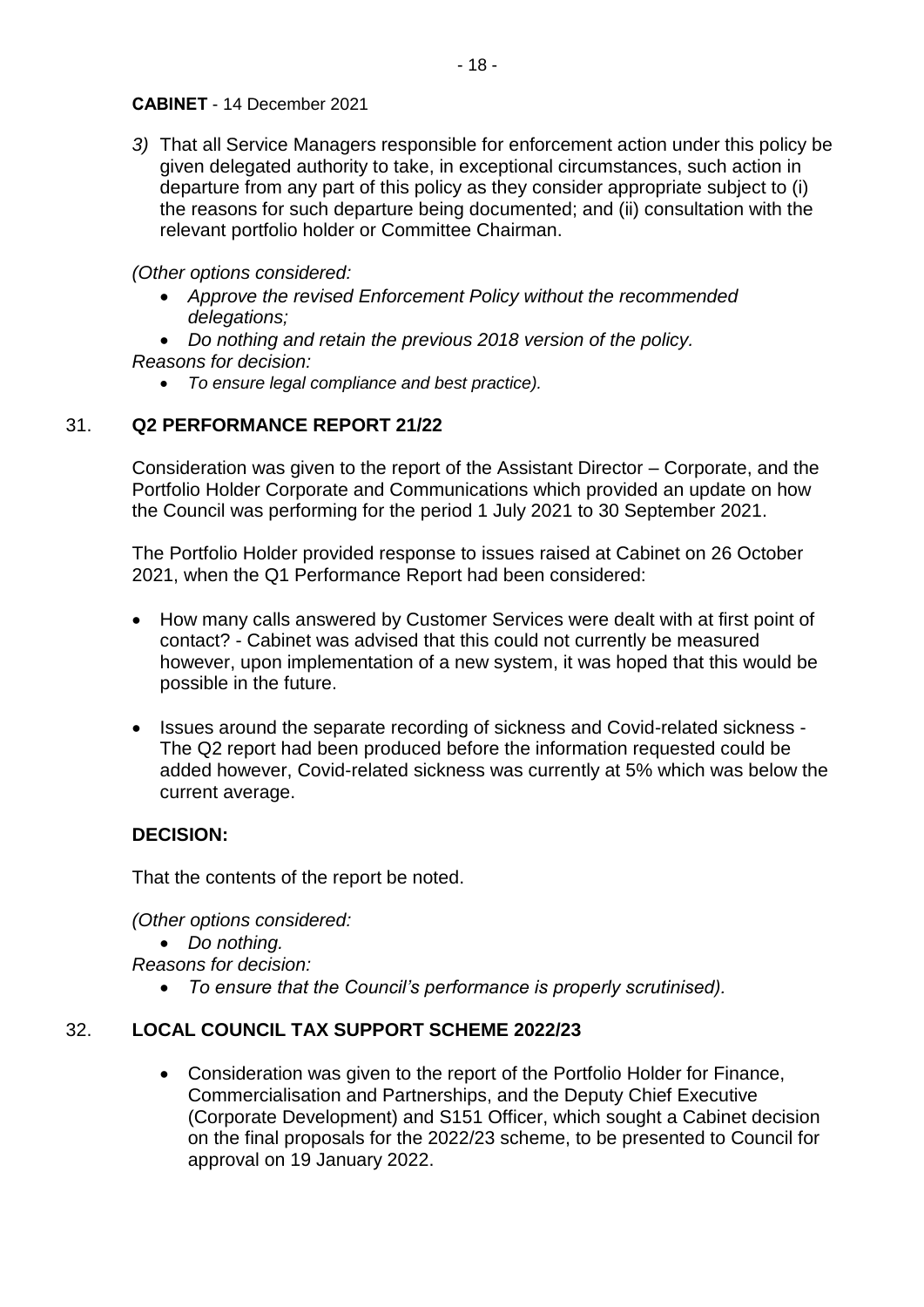# **RECOMMENDED TO COUNCIL:**

- 1) That the current Local Council Tax Support scheme, including uprating in line with DWP's annual update of allowances and premiums for housing benefit for 2022/23, be continued;
- 2) That a provision in the scheme be introduced for discretion to disregard national schemes introduced during a financial year in the calculation of Council Tax Support; and
- 3) That delegation be given to the Deputy Chief Executive (Corporate Development) and S151 Officer, in consultation with the Portfolio Holder for Finance, Partnership and Commercialisation to approve the 2022/23 final scheme, in line with this report, and any administrative and minor changes.

*(Other options considered:* 

• *No alternative options were proposed. Any other changes to the scheme would require consultation.*

*Reasons for decision:* 

• *To provide continuity for working age claimants, maintaining current levels of support).*

# 33. **2021/22 FINANCIAL REPORT QUARTER 2**

Consideration was given to the report of the Portfolio Holder for Finance, Commercialisation and Partnerships and the Deputy Chief Executive (Corporate Development) and S151 Officer, which provided information on the Quarter 2 (to 30 September 2021) financial position of the Council.

The following issues were raised:

- In relation to savings targets, members questioned whether there were any other savings that could be made. Officers responded that this information was currently being drawn together for the Q3 Financial Report, and that there would be one very large saving that would contribute to anticipated savings.
- The pandemic had affected the Authority quite substantially and assumptions were therefore being made very carefully.
- Members questioned whether VAT had to be paid on Public Conveniences this issue had been raised some time ago but there had not been clarity at the time. Officer responded that legislation had been passed earlier in the year with regard to business rates being paid on Public Conveniences – VAT was no longer payable on them however, it was from a specific date and there was therefore no rebate.

# **DECISION:**

1) That the report and Appendix A be noted;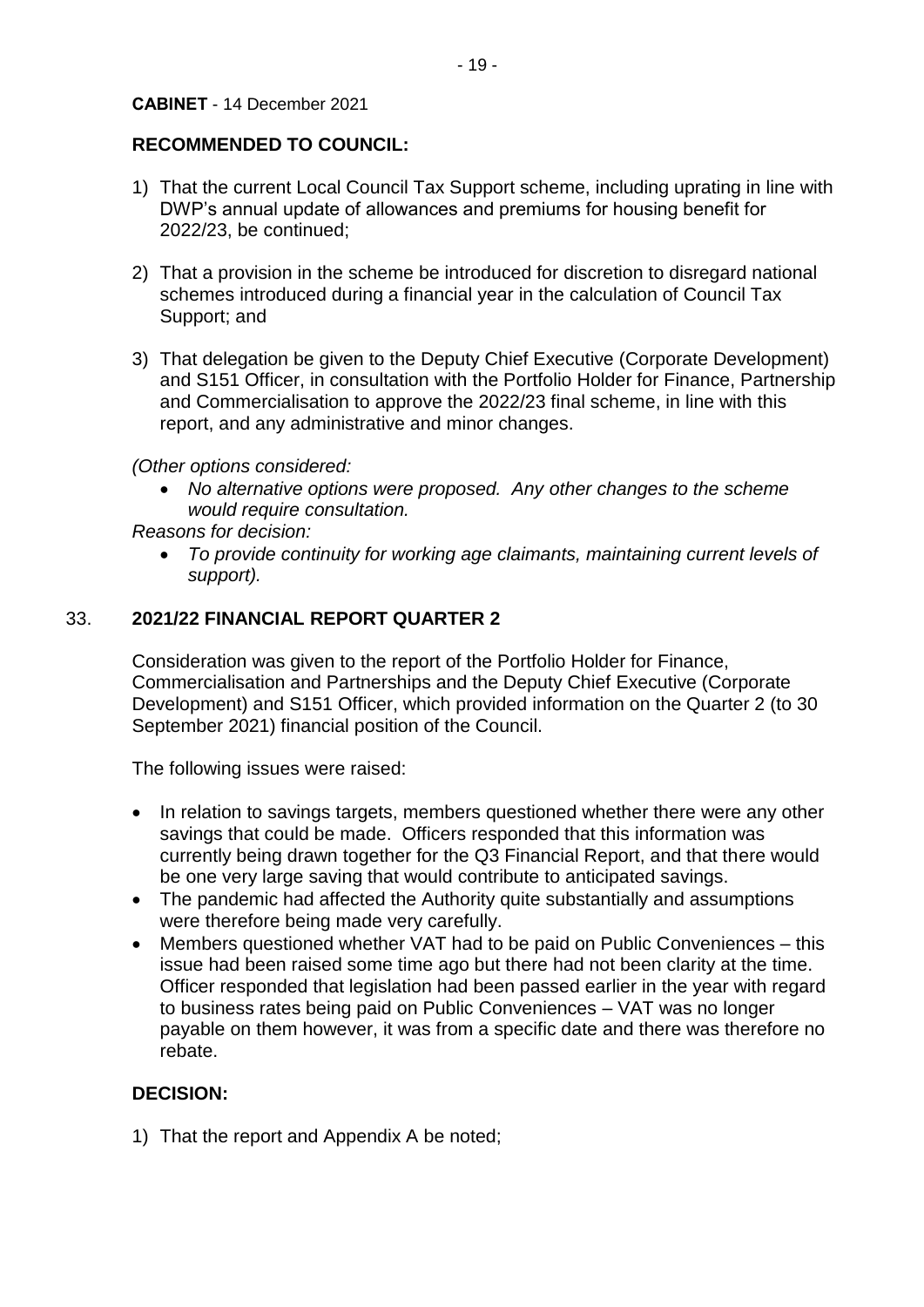- 2) That the estimated position with regard to the approved contributions to and use of reserves be noted; and
- 3) That the General Fund and Housing Revenue Account Capital programme be noted as set out in table 5 and 7 of Appendix A;

# **RECOMMENDED TO COUNCIL:**

4) To approve adjustments to the General Fund and Housing Revenue Account Capital programme as set out in table 5 and 7 of Appendix A.

*(Other options considered:* 

• *Do nothing.*

*Reasons for decision:* 

• *To provide timely information to members on the overall financial position of the Council).*

# 34. **ACQUISITION OF S106 AFFORDABLE HOUSING FOR THE HOUSING REVENUE ACCOUNT**

Consideration was given to the report of the Portfolio Holder for Assets and Planning, which set out details of the potential for the authority to acquire three S106 homes for Affordable Rent tenure, on a development site in the district.

# **DECISION:**

- 1) That the business case and the acquisition of three homes for the HRA be approved; and
- 2) That the Deputy Chief Executive (Corporate Development) and S151 Officer be delegated to agree the contractual matters (including any variation to the terms and conditions which may represent a minor departure from the scheme approved in the business case) including signing the contract/transfer document, the apportionment/use of RTB receipts to be utilised and other incidental actions that may be required and approving the associated due diligence and valuation required to purchase the properties.

*(Other options considered:* 

• *Do nothing – Under this option, the authority would not proceed to purchase the properties. As a consequence, the expected benefits detailed within the report would not be realised. Officers would seek to identify alternative appropriate schemes for consideration by the Executive.*

*Reasons for decision:* 

• *The following benefits would be realised: a return on investment; the delivery of three additional dwellings into the HRA; meeting housing need; the replacement of homes sold through Right to Buy; the new homes could be part-funded from the time limited RTB receipts; and market confidence).*

# 35. **ANY OTHER ITEMS WHICH THE LEADER DECIDES ARE URGENT.**